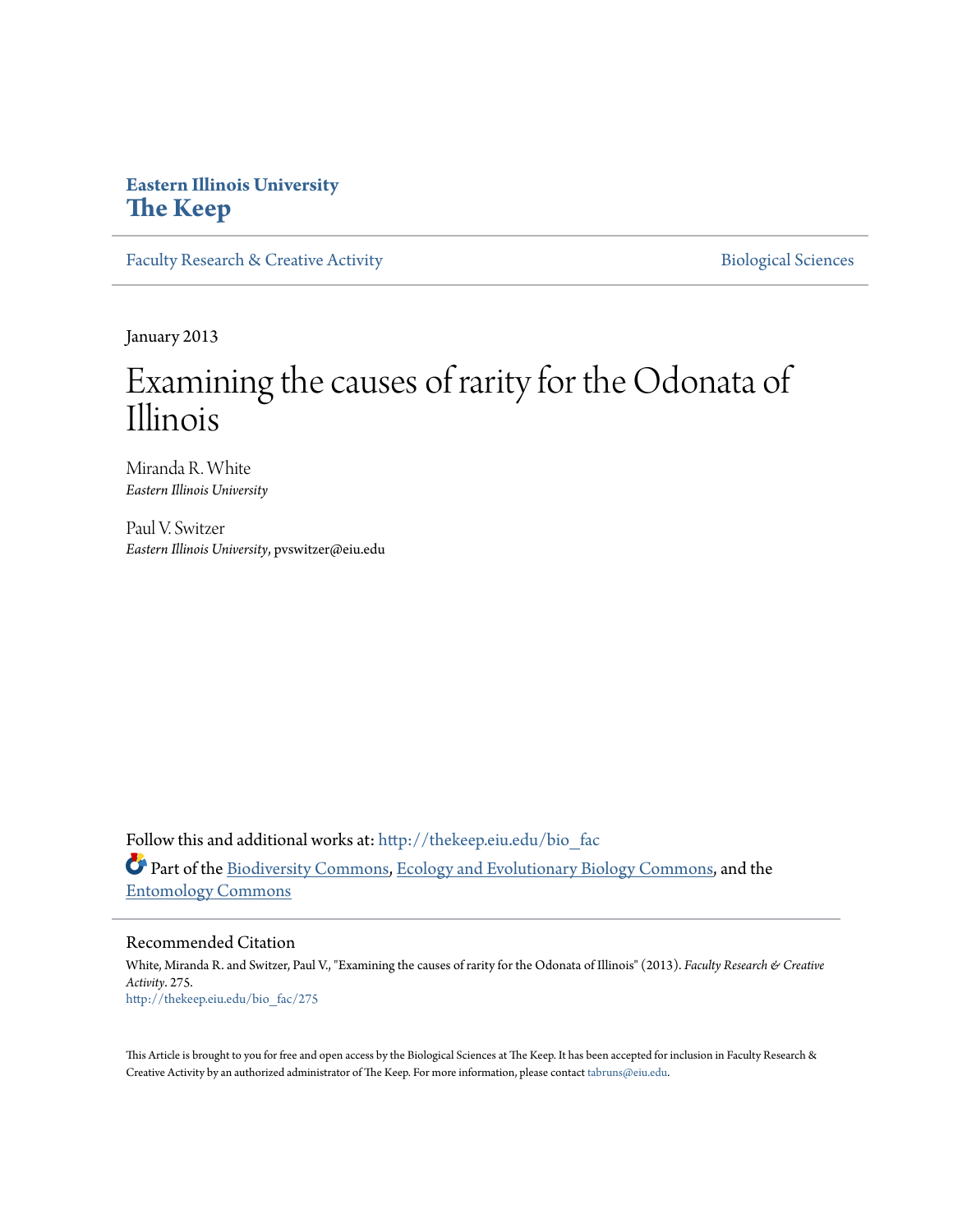# **Examining the Causes of Rarity for the Odonata of Illinois**

Miranda R. White and Paul V. Switzer Dept of Biological Sciences, Eastern Illinois University, Charleston, IL 61920

## **ABSTRACT**

Odonata (dragonflies and damselflies) play an important role in habitat management and conservation, but our understanding of the causes of commonness versus rarity in this group is limited. In this study we examined the causes of rarity for the Odonata of Illinois. Using S-ratings for conservation status and published habitat classifications for Illinois odonates, we investigated whether habitat type (lotic versus lentic) or habitat specificity (whether they were limited to a specific type of aquatic habitat) was related to commonness. We found that lotic species and habitat specialists were more likely to be rare than lentic and generalist species. More information, however, is needed on the distributions and natural histories of Illinois odonates if we are to more fully understand the causes of rarity in this important group.

# **INTRODUCTION**

Odonata are considered 'flagships' for the conservation of insects (Corbet, 1999). Of the 5,680 extant species of Odonata (Kalkman et al., 2007), the International Union for Conservation of Nature states that one in ten species are threatened, while 35% are defined as data deficient (Clausnitzer et al., 2009). The status of Odonata may be tightly linked to their habitats; because their larvae are aquatic, the degradation of many aquatic habitats can decrease the number of successful individuals (Olsvik and Dolmen, 1992; Bossart and Carlton, 2002; Korkeamaki and Suhonen, 2002; Clausnitzer et al., 2009). Consequently, odonate species may be good indicator species for the quality of aquatic habitats (e.g. Briers and Biggs 2003).

The purpose of this current study is to identify the habitat factors that may be correlated with species commonness for Odonata in the state of Illinois. As with studies on other taxa (Goerck, 1995; Bevill and Louda, 1997; Yu and Dobson, 2000; Manne and Pimm, 2001) or on Odonata in other regions or at other spatial scales (Korkeamaki and Suhonen, 2002; Kalkman et al., 2007; Clausnitzer et al., 2009), we address this goal by comparing the likelihood that rare and common species fall into different categories. Specifically, we compare the likelihood of Odonata in Illinois to be lentic versus lotic or generalists versus specialists.

#### **MATERIALS AND METHODS**

The list of Odonata for Illinois, as well as their state conservation status ("S-Ratings"), was obtained from the Illinois State Museum (www.museum.state.il.us). The

taxonomy we used was the most current available according to the North American Odonata list maintained at the Pugent Sound Museum (www.pugetsound.edu). The state status ratings ranged from S1 to S5, with S1= critically imperiled with five or fewer occurrences, S2= imperiled in state with 6 to 20 occurrences, S3= rare or uncommon with 21 to 100 occurrences, S4= secure in state, and S5= demonstrably secure in state (www.natureserve.org). In order to obtain an adequate sample size for analyses, we created two categories, with S1, S2 and S3 representing the rare/uncommon species and S4 and S5 representing common species. For our analyses, we only wanted to include the species with breeding populations within the state. Accordingly, vagrant species, which are given an S-rating of SRF, SR, and SR/WL, were omitted from all analyses.

We classified habitat in two ways. First, the individuals were classified as lotic or lentic. Second, we classified them as specialist or generalist. We defined specialist as a species described as only in either the lotic or lentic habitat, or required certain vegetation (e.g. spatterdock for *Rhionaeshna mutata*). Generalist was defined as a species that could be found in both lentic and lotic with no specific vegetation requirements. Our classifications were determined using recent field guides for Odonata including Curry (2001), Lam (2004), Abbott (2005), Beaton (2007), and Paulson (2011). In the case of discrepancy among our sources (which occurred for only 3 species out of 136), we used Paulson (2011) or Lam (2004) because their field guides encompassed the majority of the Eastern United States.

The frequencies of uncommon/rare versus established species of Odonata were compared between suborders (Anisoptera – dragonflies and Zygoptera – damselflies), habitat specificity, and primary habitat using chi-square analyses. In order to take phylogeny into account, we conducted an additional set of analyses in which the average S-Ratings were compared between habitat type and specificity (using a Wilcoxon test) for those genera in which some members fell in both categories. For example, we would compare average S-ratings between *Aeshna* species which occupied lotic versus lentic habitats or were generalists versus specialists. All analyses were performed using StatView version 5.0, Abacus System. Nonparametric statistics took ties into account when appropriate.

#### **RESULTS**

We first compared the proportion of species in the uncommon/rare category to the proportion of common species between the suborders Anisoptera and Zygoptera (Table 1). Although a trend existed for Anisoptera to have a higher proportion of species in the uncommon/rare category than Zygoptera, the trend was not statistically significant  $(\chi^2 = 1.2, df = 1, P = 0.26)$ . However, because of this trend, in the remaining analyses we conduct analyses with suborders both combined and separate in order.

There were significantly more uncommon/ rare odonate species that primarily inhabited lotic habitats than lentic habitats ( $\chi^2$ = 7.8, df=1, P= 0.0053). Conducting the analyses within suborders, Anisoptera had a significantly higher proportion of uncommon/rare species that primarily inhabited lotic habits ( $\chi^2$ = 11.0, df =1, P= 0.0009),